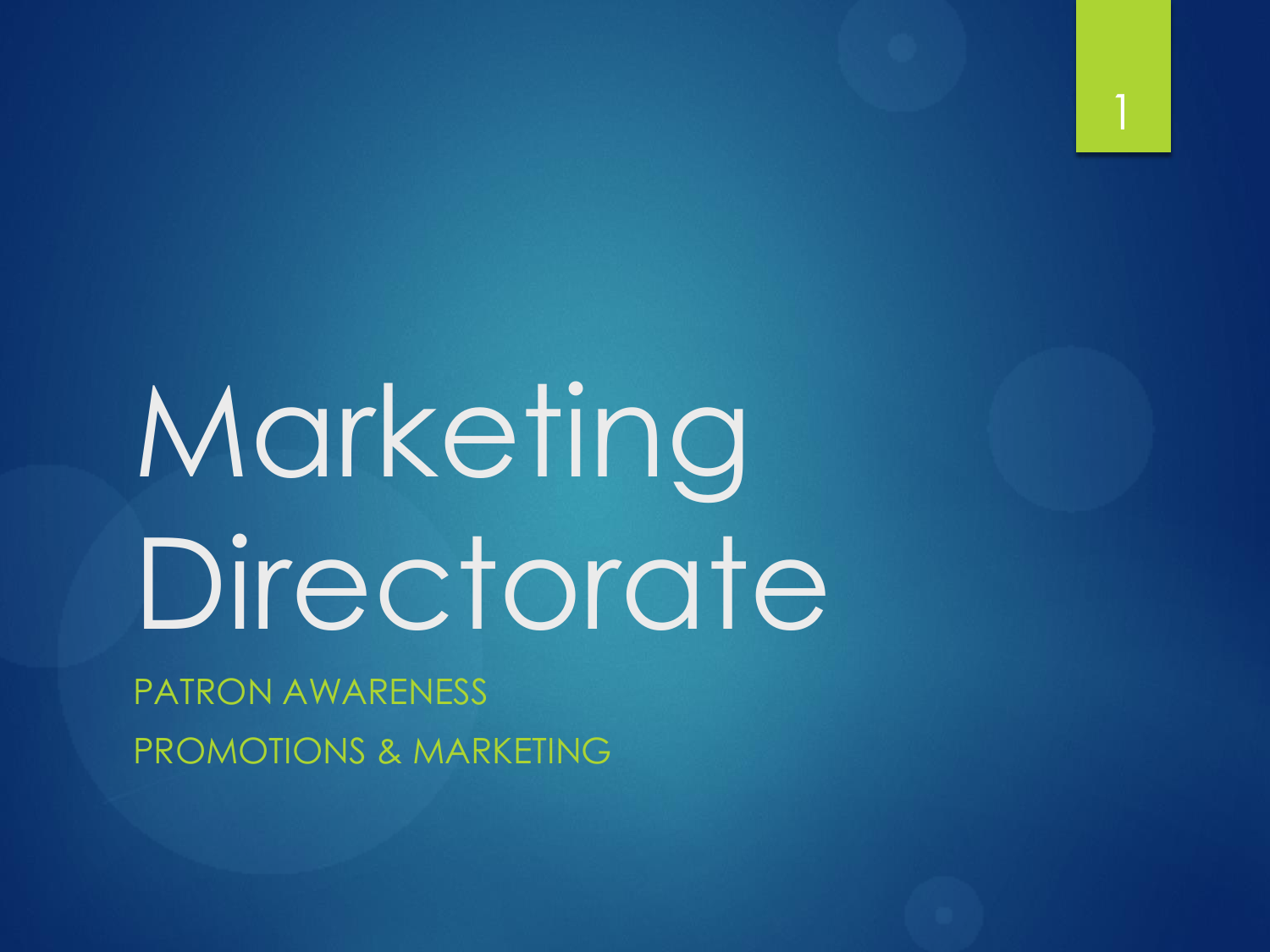# Patron Awareness – Social Media

ALA PRESENTATION 2019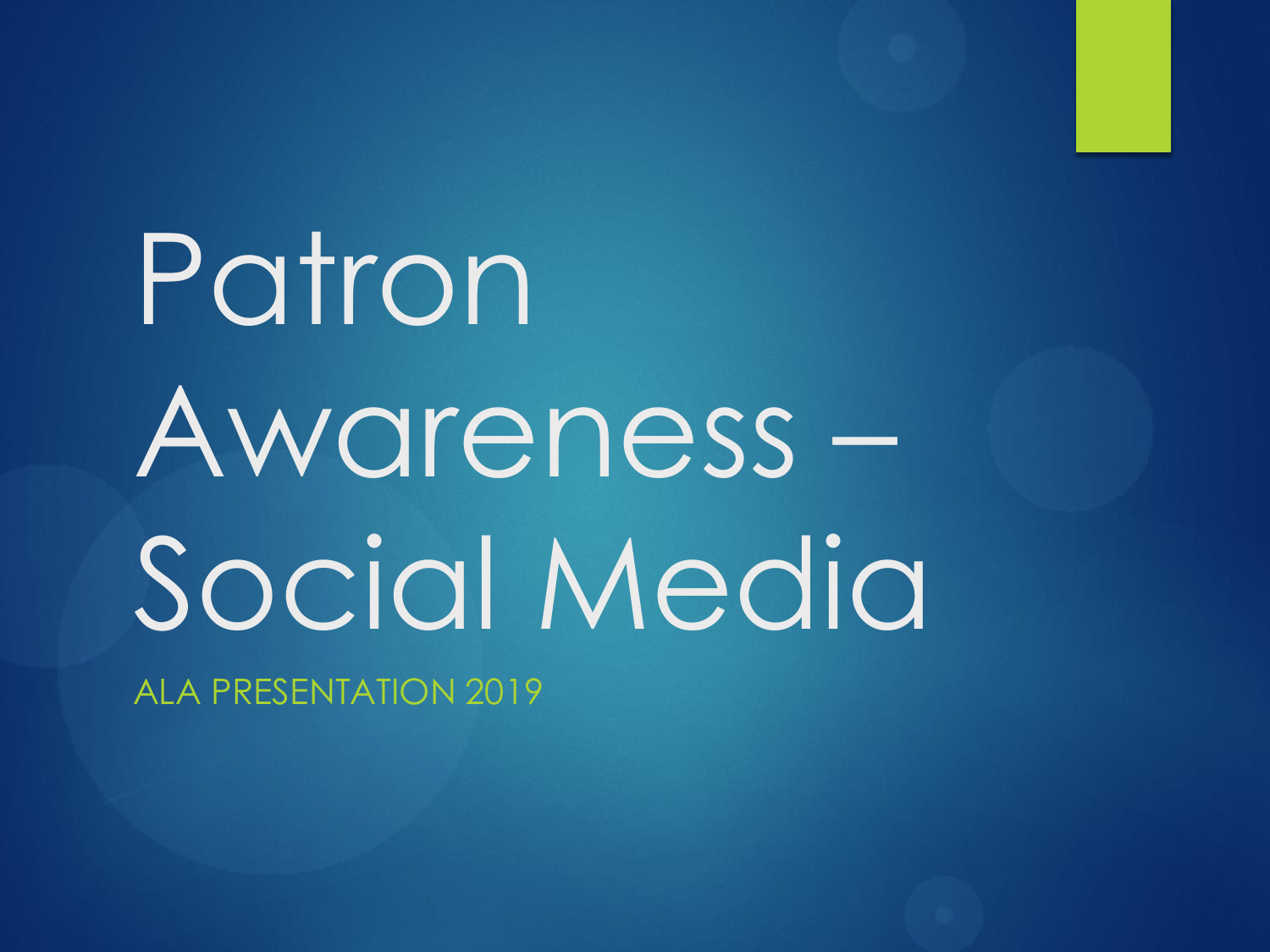#### Industry: Need to know about collaboration

3



**HEADOUARTERS 1300 E AVENUE** FORT LEE, VIRGINIA 23801-1800

**IN REPLY** August 30, 2018

**DEFENSE COMMISSARY AGENCY** 

NOTICE TO THE TRADE - DeCA NOTICE 18-63

SUBJECT: Industry Guidance for Collaboration on DeCA's Digital Platforms

The purpose of this Notice to the Trade is to advise Industry of the requirements to share content for the Defense Commissary Agency's digital platforms.

1. Content/photos for DeCA's digital platform must highlight more than one manufacturer's product (i.e. Holiday Items, Coupons, New products etc.)

2. Prices cannot be posted on content or photos, however percentage of savings is acceptable.

3. Disclaimer should be included on all content/photos. Example: Products may not be available at all commissaries; CONUS Stores only. We would also require: The appearance of the Defense Commissary Agency's logo does not imply endorsement of product or service

4. Industry must provide permission to use partnership copyright logos and logo lock-ups for special events included on content/photos (i.e. Special Olympics, Army/Navy Games etc.)

5. DeCA's logo should be included on all content/photos to display the partnership with the Commissary. DeCA's logo should be larger or of equal size of logos being displayed.

6. Include hashtags when providing content/photos for DeCA's digital platforms.

7. Send an email when you want an event tagged on an Industry digital platforms.

8. All photographs used in the industry-provided artwork must be copyright-free or industry must already have obtained the necessary model release or required royalty-free licenses and any other pass-through rights from manufacturers

9. Industry must allow DeCA to modify or alter imagery, limited to removing products and pricing, as necessary and adding disclaimers as required.

10. Photos must be at least 300 DPI, .jpg, .png or .svg format.

11. All communication for digital (social media, newsletter and blog) collaboration should be addressed to socialchat@deca.mil

- Highlight more than one manufacturer's product
- Prices cannot be posted
- Include hashtags
- Provide permission to use partnership logos

• Email us at socialchat@deca.mil

Proud, Committed, and More

https://www.ala-national.org/members/login.aspx?redir=http%3a%2f%2fwww.alanational.org%2fcommissary%2fnotices\_to\_trade.aspx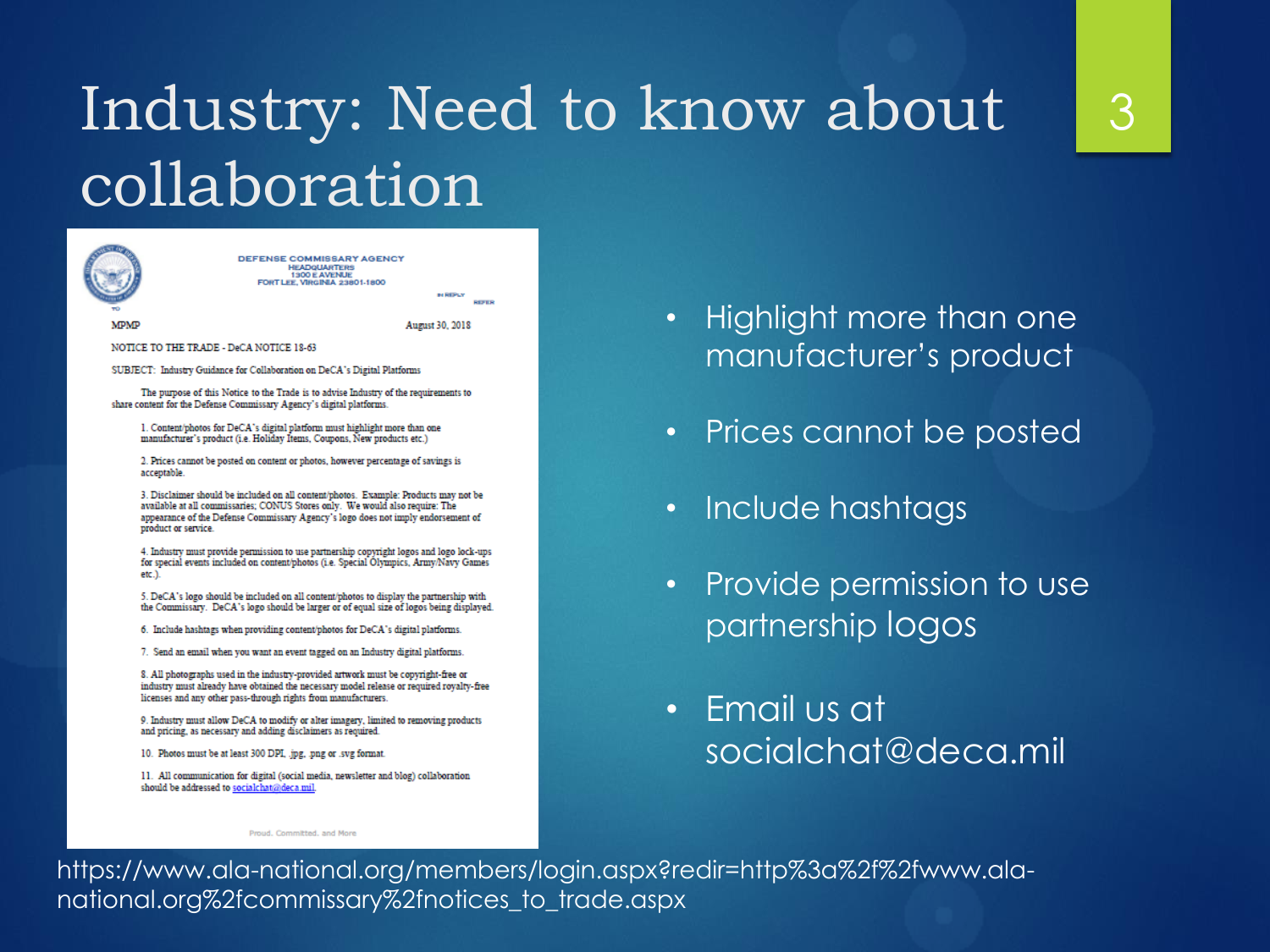#### Local Event Pilot with Zone 26 4



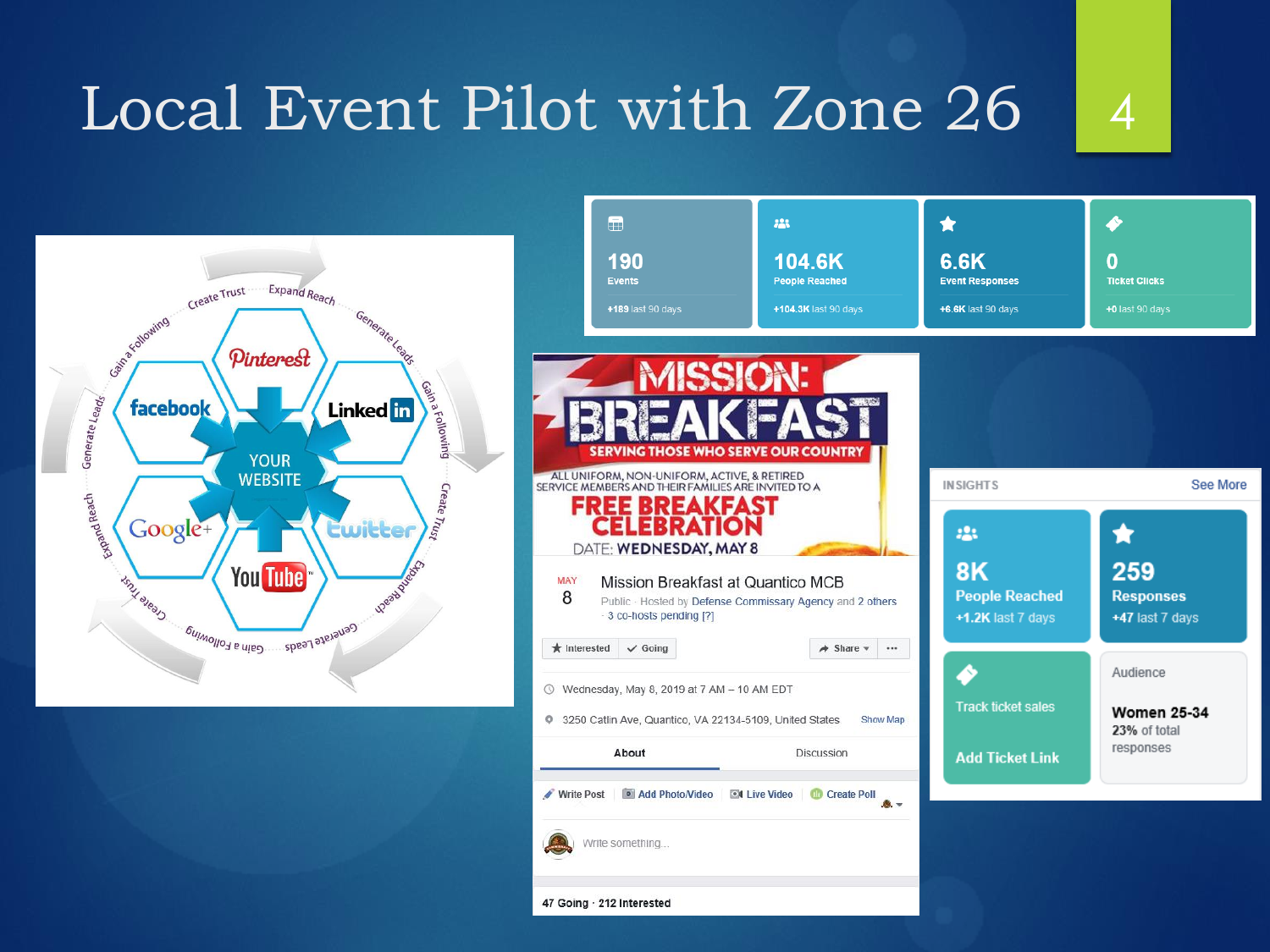#### Live Events 5



Published by Deca Saviginations (9) From Litect. April 5. @ Meet Chad Fortune the Driver of Solider Fortune Monster Truck. He is signing autographs at the Lackland AFB Commissary. #chadforlune Monster Jam - in Commissery @ Lackland AFB Texas.

Defense Commissary Agency

 $188$ 

#### Tag Wins / Emt. **ETS** Steve **OO**<sub>II</sub> 3 Shares n Like □ Comment △ Share ▲+ Williammed 最适便便

| 2,325 People Reached                                |                             |                              |
|-----------------------------------------------------|-----------------------------|------------------------------|
| 679 3-Second Video Views                            |                             |                              |
| 22 Reactions, Comments & Shares III                 |                             |                              |
| 18<br>OLINE                                         | $\frac{17}{\text{On Part}}$ | $\frac{1}{\text{On Shares}}$ |
| <b>O</b> LOVE                                       | $\frac{1}{2}$ On Post       | On Shares                    |
| $\circ$<br>Comments                                 | $\frac{0}{\text{On Port}}$  | On Shares                    |
| <b>3</b><br>Shares                                  | $\frac{3}{2}$ on Post       | On Shares                    |
| 42 Post Clicks                                      |                             |                              |
| 12<br>12<br>Clicks to Play @ Link Clicks @ Clicks @ |                             |                              |
| NEGATIVE FEEDBACK                                   |                             |                              |
| 2 Hide Post                                         | <b>Q</b> Hide All Posts     |                              |
| O Report as Sparn                                   | O Unille Page               |                              |

Link to Facebook Video: https://www.facebook.com/YourCommissary/videos/vb.136880189673357 /582375258909089/?type=2&theater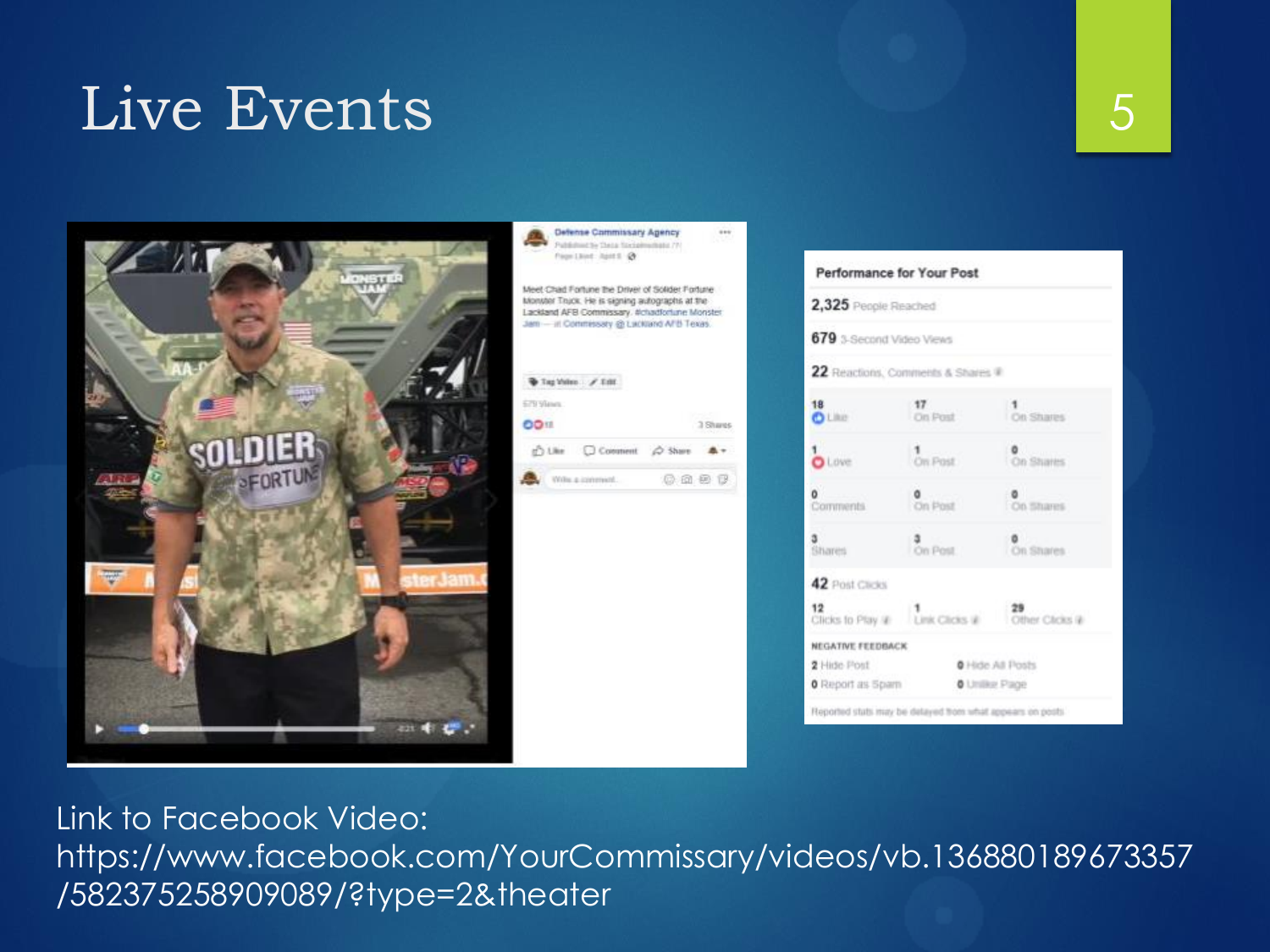## Commissary Connection-Email Newsletter

"This is our first sales flyer email alert! If you'd like to receive this alert in the future, please update your profile and select "Sales and<br>Promotions" under My Preferences!"

**Stay Connected to Your Commissary!** 

Wednesday, April 24, 2019



**Sales Flyer** 

View featured savings or verify your status as an authorized customer to view promotional prices!

> **Featured Savings Promotional Prices**







Vanilla or Chocolate, 6 ct. Save 36% off our already low prices!

General Mille@ Cheering<sup>11</sup> Multi-Grain Cereal, 12 oz. Save 57% off our already low prices

Cheerios



General Mills@ Cocoa Puffst Cereal, 11.8 oz. Save 37% off our already low prices!



Keebler® Club Crackers<br>Select Varieties, 12.7 - 13.7 oz. \$2.06 Save 32% off our already low prices!

*RIES SINAR MAN LEADER REVEAU* 

Kool-Aid® Drink Mix Select Varieties, 19 oz. \$1.78 Save 38% off our already low prices!



Old El Paso® Flour Tortillas<br>Select Varieties, 8 - 10 ct. Save 36% off our already low prices!



Old El Paso® Taco Seasoning Original, 6.25 oz. Save 43% off our already low prices!







6

All promotions may not be available at all locations. Please check linked resources to learn about effective dates and other requirements of promotions.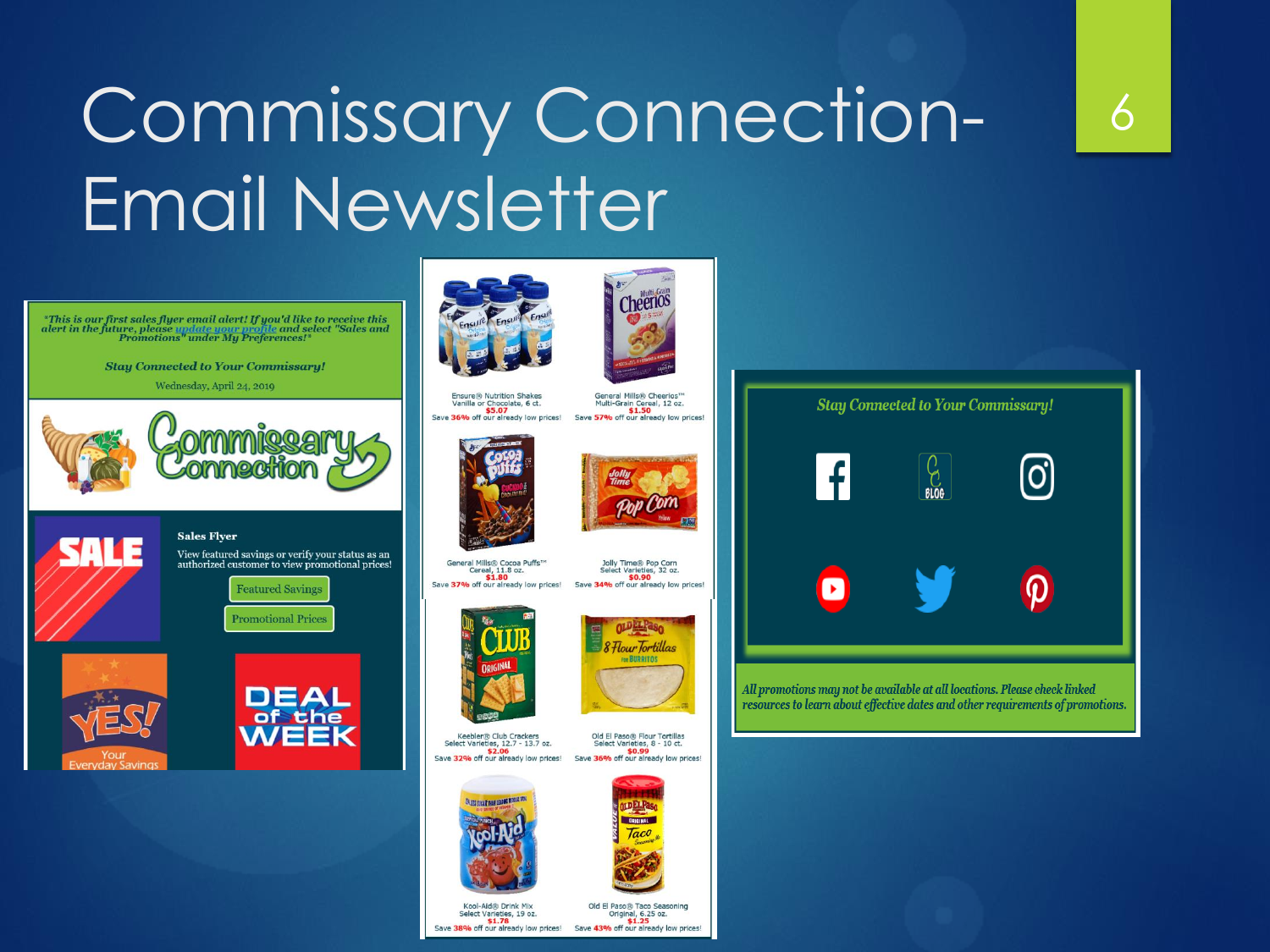# Marketing

ALA PRESENTATION 2019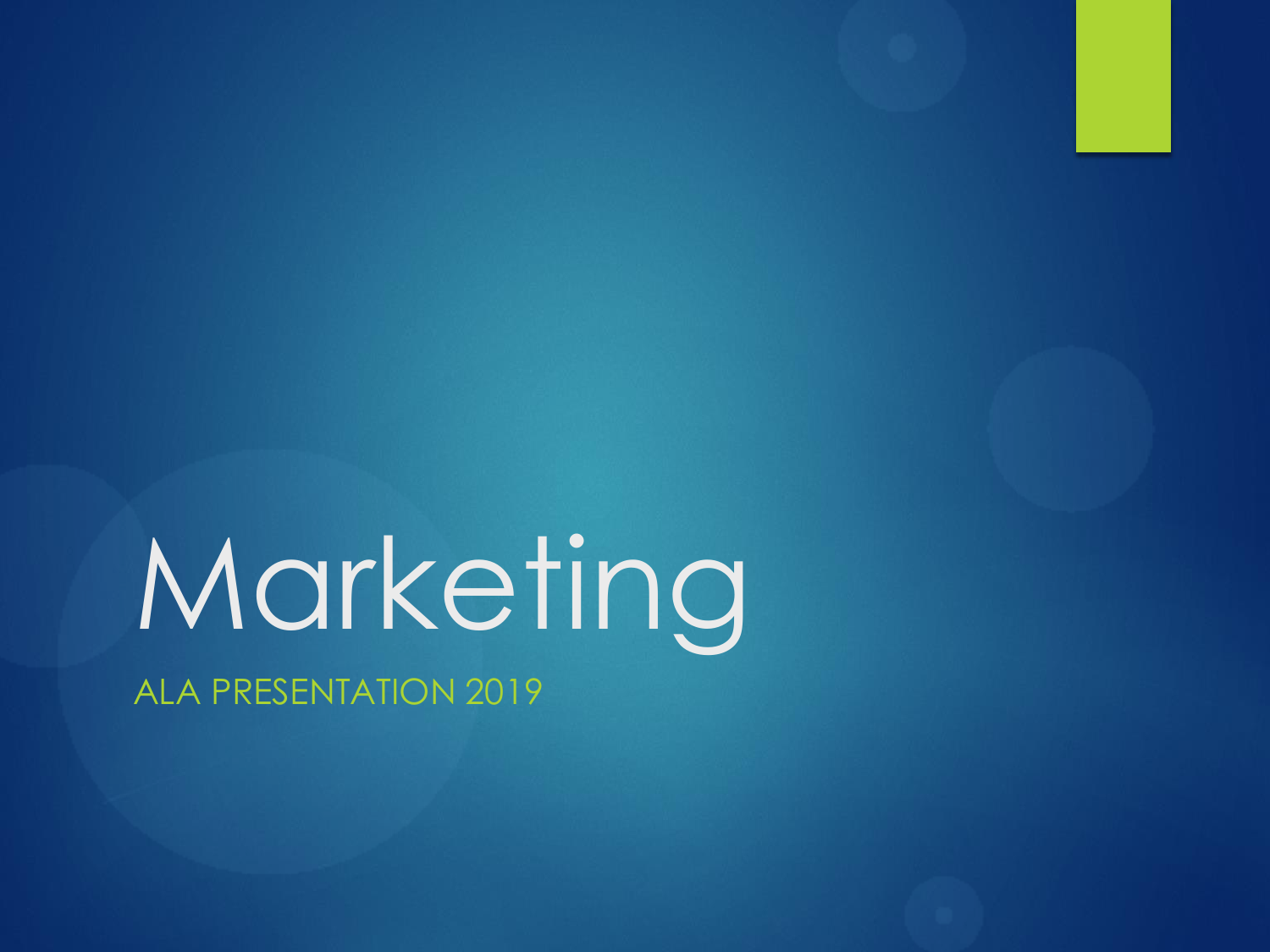## Marketing Industry Promotions & Events

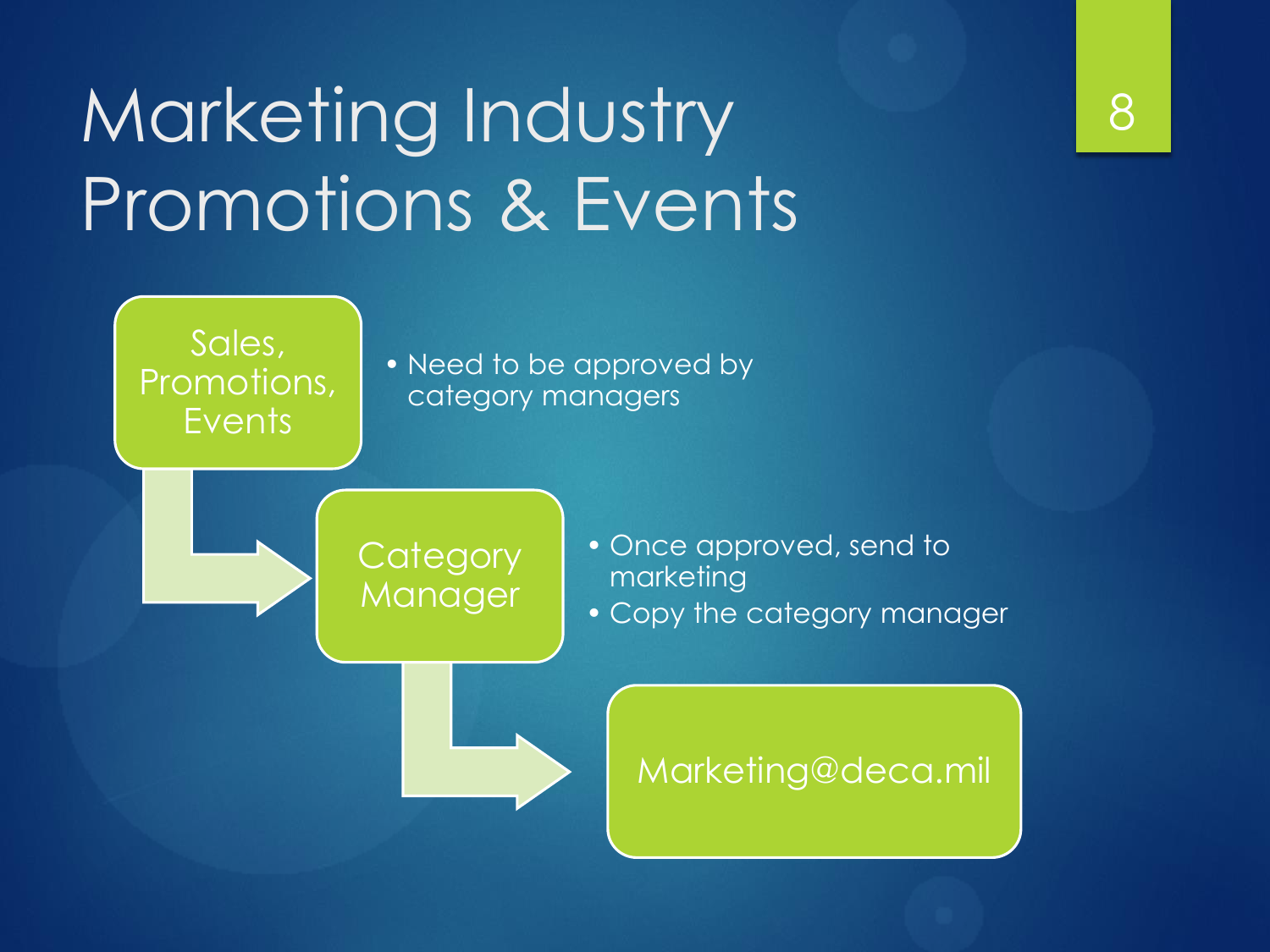### Contact us at **marketing@deca.mil**

- $\triangleright$  Keep us informed so we can keep the patron informed
- Use this to inform the marketing team about APPROVED sales, promotions, and events
- ▶ Copy the category manager
- **This email is monitored by Michael Pulley and Matt** Perry. More people will be added as the team grows.
- ▶ Use this for all general marketing inquiries and notices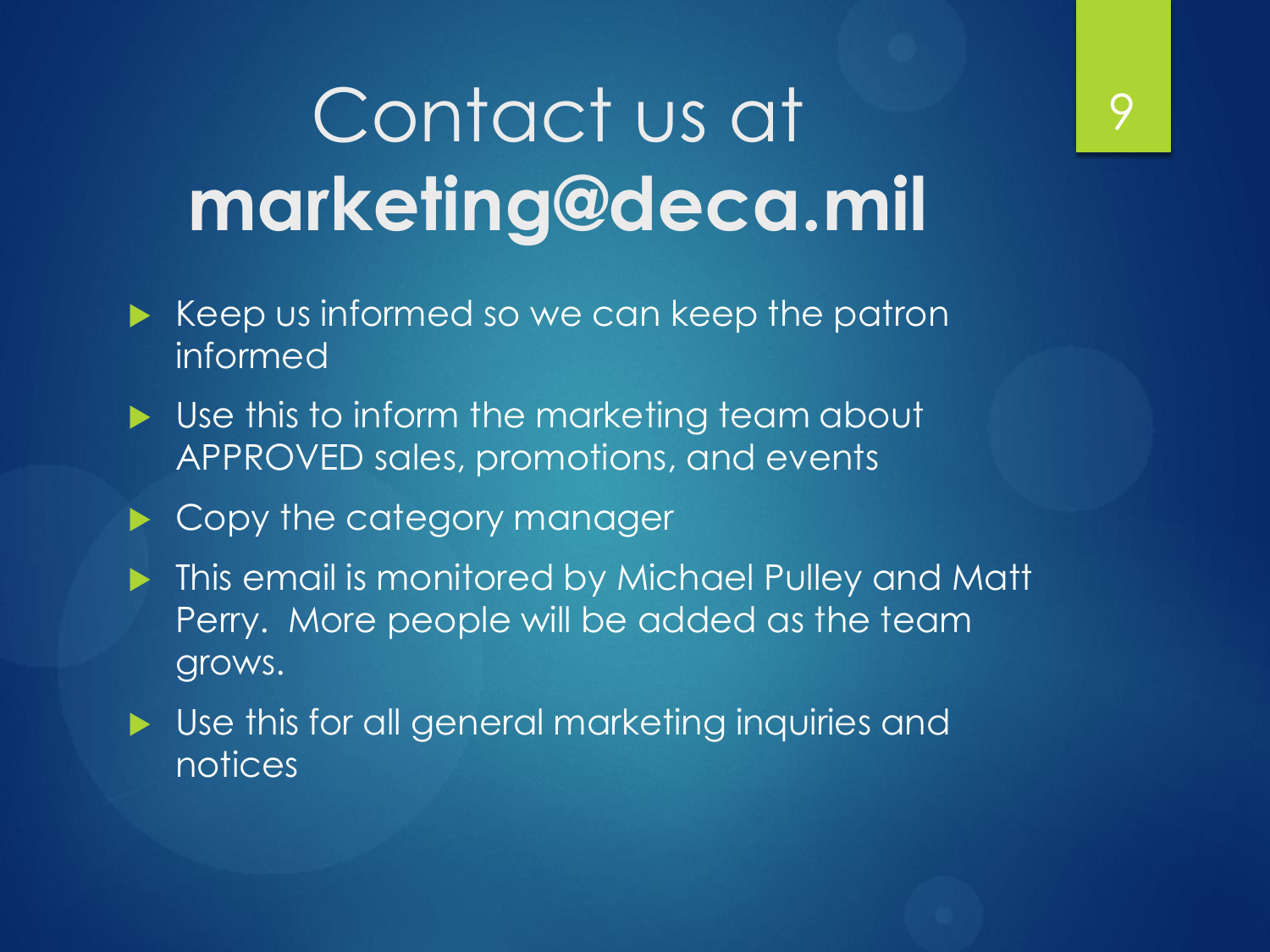## Marketing Needs to Know **(at least 8 weeks prior)**

10

#### WHAT

- ▶ What is the promotion, sale, or event
- **D** WHEN
	- When is the promotion, sale, or event
	- **Notainally When is the winner announced**
- $\triangleright$  WHO
	- Who can participate (demographic & geographic)
- **EXAMPLE** 
	- How do patrons participate/engage
- **WHERE** 
	- $\triangleright$  Where is this happening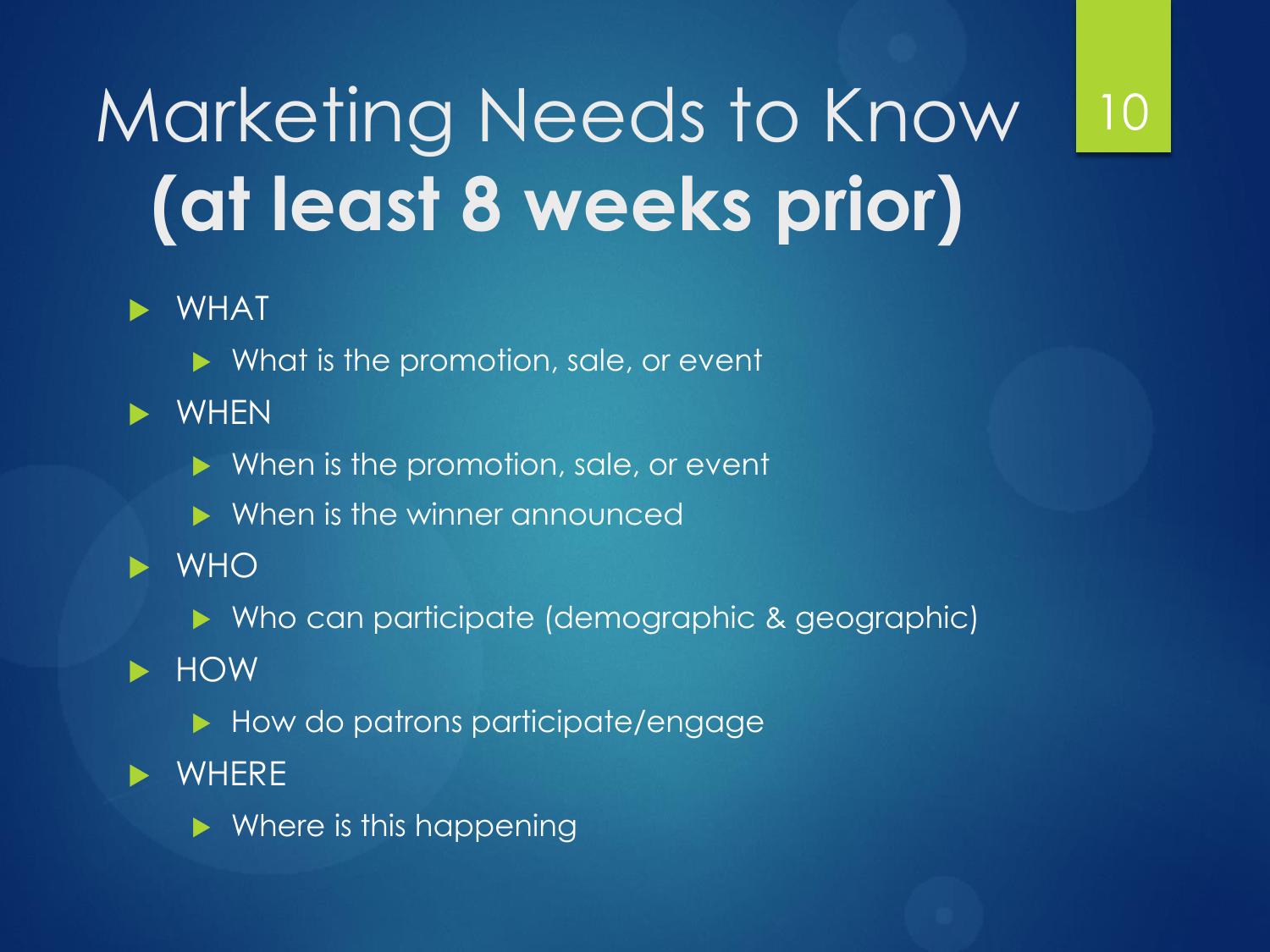#### Media

- All media needs to be reviewed and approved by the marketing department
- Minimum of 8 weeks prior to the event
- All media must have the Commissary logo
- Provide media for:
	- **Nebsite**
	- Social Media
	- $\blacktriangleright$  In store displays

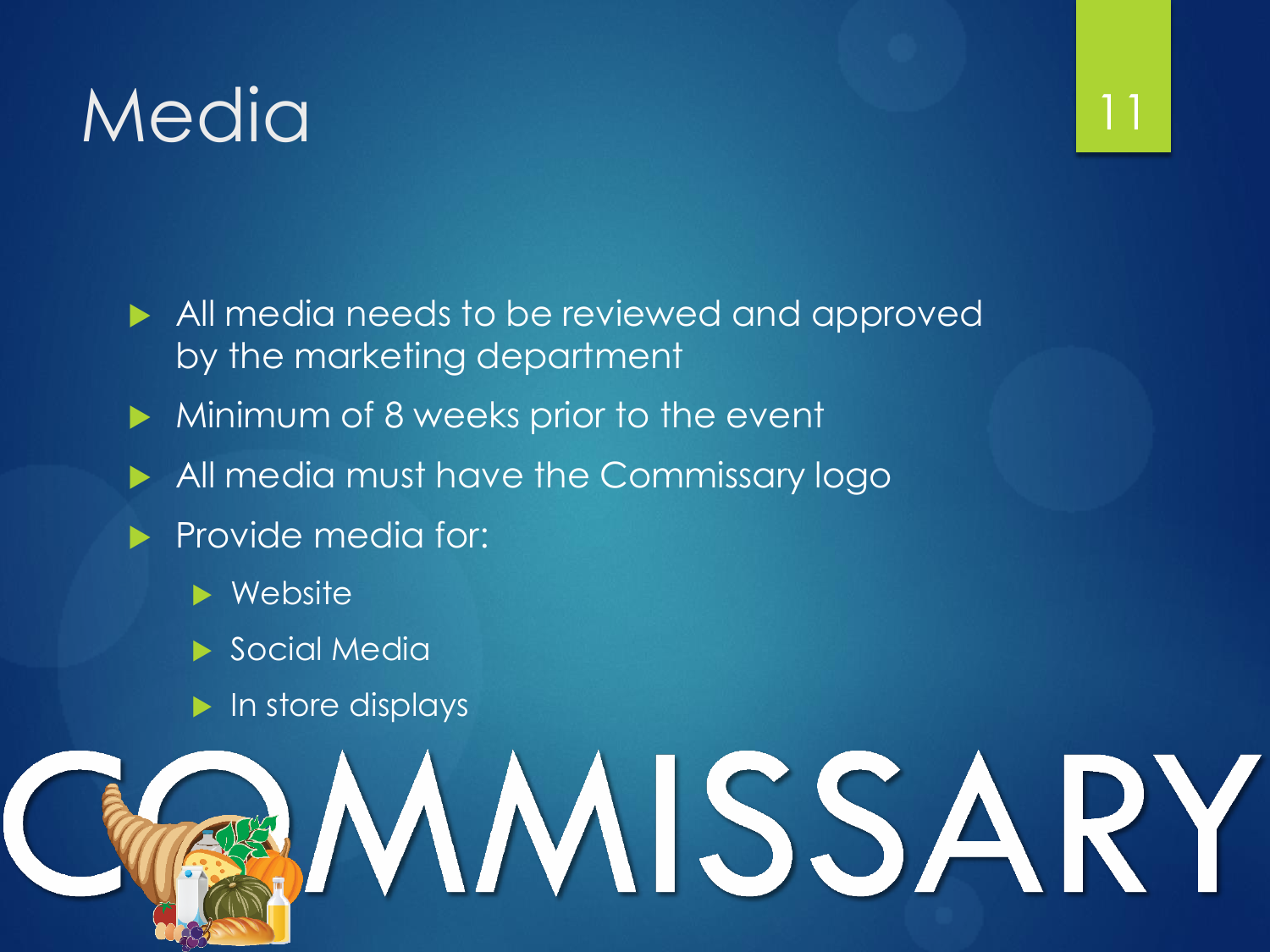## Swag

- Send industry swag to the commissary closest to the event
- Send Shipping and Content Details to:
	- **[Marketing@deca.mil](mailto:Marketing@deca.mil)**
	- [Socialchat@deca.mil](mailto:Socialchat@deca.mil)